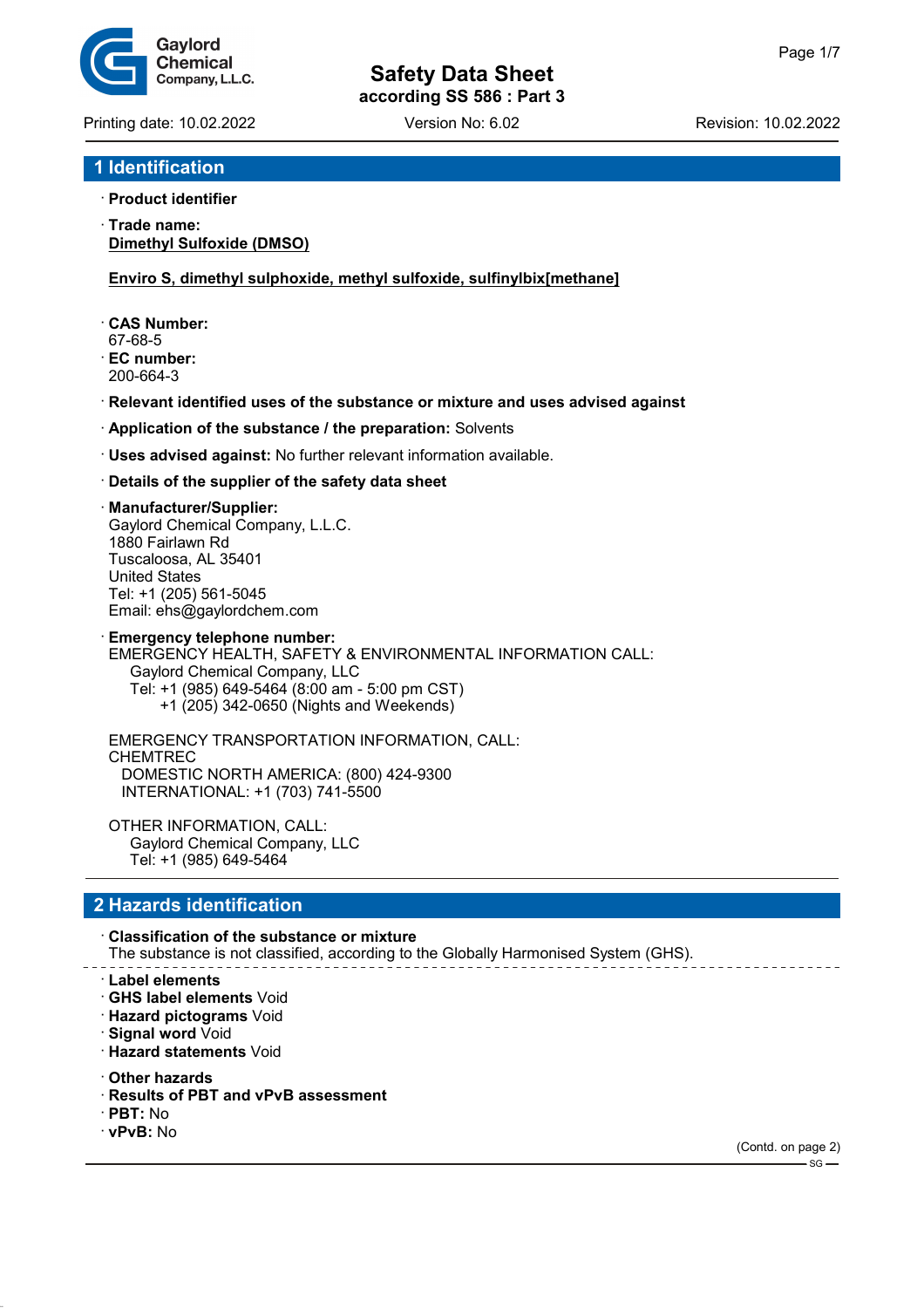# **Safety Data Sheet**

**according SS 586 : Part 3**

Printing date: 10.02.2022 Version No: 6.02 Revision: 10.02.2022

#### **Trade name: Dimethyl Sulfoxide (DMSO)**

## **3 Composition/information on ingredients**

· **Chemical characterisation: Substances**

· **CAS No. Description**

67-68-5 dimethyl sulfoxide

- · **Identification number(s)**
- · **EC number:** 200-664-3

## **4 First-aid measures**

#### · **Description of first aid measures**

· **General information:** No special measures required.

If symptoms persist consult doctor.

· **After inhalation:** Supply fresh air.

· **After skin contact:** Generally the product does not irritate the skin.

# · **After eye contact:**

Rinse opened eye for several minutes under running water.

Remove contact lenses, if present and easy to do. Continue rinsing.

· **After swallowing:** Rinse mouth.

Do NOT induce vomiting.

· **Information for doctor:**

· **Most important symptoms and effects, both acute and delayed** Coughing

Gastric or intestinal disorders

· **Indication of any immediate medical attention and special treatment needed** No further relevant information available.

# **5 Fire-fighting measures**

- · **Extinguishing media**
- · **Suitable extinguishing agents:**

 $CO<sub>||</sub>$ , powder or water spray. Fight larger fires with water spray or alcohol resistant foam.

Use fire extinguishing methods suitable to surrounding conditions.

- · **For safety reasons unsuitable extinguishing agents:** Water with full jet
- Special hazards arising from the substance or mixture Formation of toxic gases is possible during heating or in case of fire. In case of fire, the following can be released: Carbon monoxide Carbon dioxide Sulphur oxides (SOx)
- · **Advice for firefighters**
- **Protective equipment:** Wear self-contained respiratory protective device.
- · **Additional information**

Cool endangered receptacles with water spray. Collect contaminated fire fighting water separately. It must not enter the sewage system.

#### **6 Accidental release measures**

· **Personal precautions, protective equipment and emergency procedures** Ensure adequate ventilation. Keep away from ignition sources. Wear protective clothing.



(Contd. of page 1)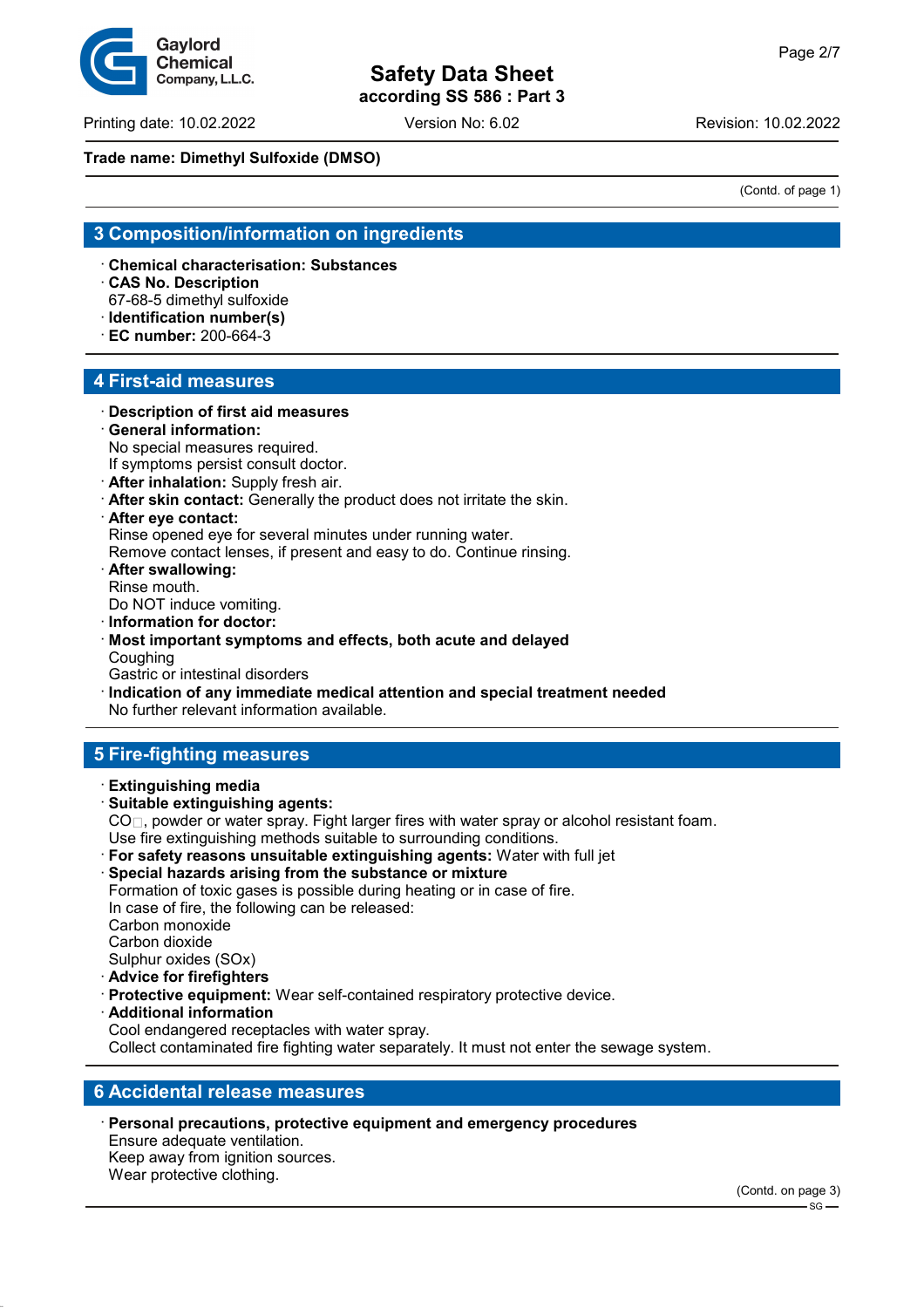Printing date: 10.02.2022 Version No: 6.02 Revision: 10.02.2022

### **Trade name: Dimethyl Sulfoxide (DMSO)**

(Contd. of page 2)

Dilute with plenty of water.

- Do not allow to enter sewers/ surface or ground water.
- · **Methods and material for containment and cleaning up:**
- Absorb with liquid-binding material (sand, diatomite, acid binders, universal binders, sawdust). Dispose of the material collected according to regulations.
- **Reference to other sections** See Section 7 for information on safe handling. See Section 8 for information on personal protection equipment. See Section 13 for disposal information.

## **7 Handling and storage**

- · **Handling:**
- · **Precautions for safe handling** Ensure good ventilation/exhaustion at the workplace.
- · **Information about fire and explosion protection:** Keep ignition sources away Do not smoke.
- · **Conditions for safe storage, including any incompatibilities**
- · **Storage:**
- · **Requirements to be met by storerooms and receptacles:** Store only in the original receptacle. · **Information about storage in one common storage facility:**
- Do not store together with oxidising and acidic materials.
- **Further information about storage conditions:** Store in cool, dry conditions in well sealed receptacles. Store receptacle in a well ventilated area.
- · **Specific end use(s)** No further relevant information available.

## \* **8 Exposure controls/personal protection**

- · **Control parameters**
- · **Ingredients with limit values that require monitoring at the workplace:**

The product does not contain any relevant quantities of materials with critical values that have to be monitored at the workplace.

#### · **Exposure controls**

- · **Personal protective equipment:**
- · **General protective and hygienic measures:**

Keep away from foodstuffs, beverages and feed.

Do not eat, drink, smoke or sniff while working.

The usual precautionary measures are to be adhered to when handling chemicals.

- · **Respiratory protection:**
- Not necessary if room is well-ventilated.

Use suitable respiratory protective device when high concentrations are present.

Only during spraying without adequate removal by suction.

· **Protection of hands:**

The glove material has to be impermeable and resistant to the product/ the substance/ the preparation. Selection of the glove material on consideration of the penetration times, rates of diffusion and the degradation.

· **Material of gloves**

The selection of the suitable gloves does not only depend on the material, but also on further marks of quality and varies from manufacturer to manufacturer.

Butyl rubber, BR

Nitrile rubber, NBR

Recommended thickness of the material:  $> 0.75$  mm

**Penetration time of glove material** 

The exact break through time has to be found out by the manufacturer of the protective gloves and has to be observed.

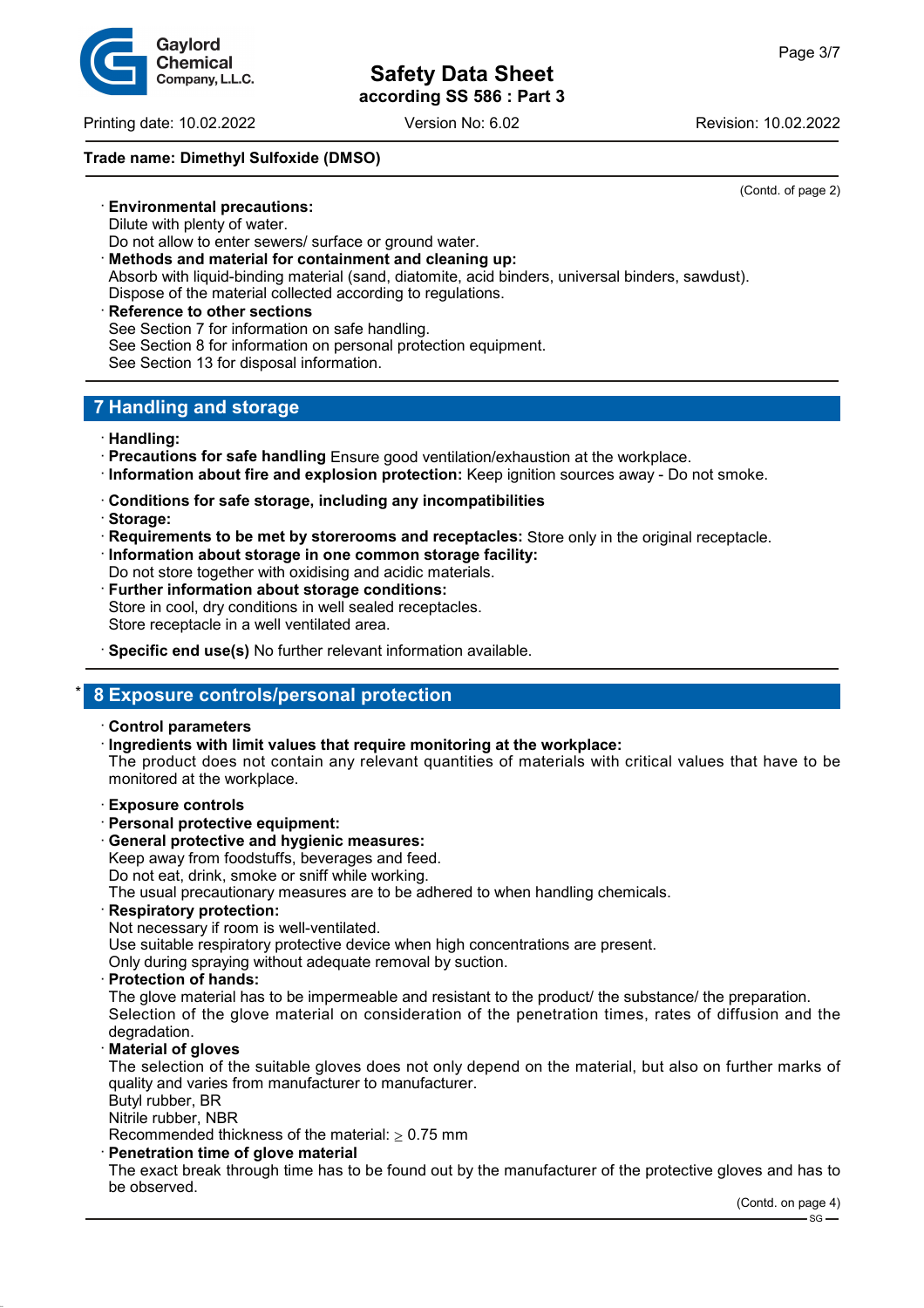**Safety Data Sheet**

**according SS 586 : Part 3**

(Contd. of page 3)

#### **Trade name: Dimethyl Sulfoxide (DMSO)**



· **Eye protection:**

Tightly sealed goggles

· **Body protection:** Protective work clothing

| *<br>9 Physical and chemical properties                                                                                    |                                                                                       |  |  |  |
|----------------------------------------------------------------------------------------------------------------------------|---------------------------------------------------------------------------------------|--|--|--|
| · Information on basic physical and chemical properties<br><b>General Information</b><br>· Appearance:<br>Form:<br>Colour: | Fluid<br>Colourless<br>Clear                                                          |  |  |  |
| · Odour:                                                                                                                   | Odourless                                                                             |  |  |  |
| Odour threshold:                                                                                                           | Not determined.                                                                       |  |  |  |
| $\cdot$ pH-value:                                                                                                          | Not determined.                                                                       |  |  |  |
| Change in condition<br><b>Melting point/freezing point:</b><br>Initial boiling point and boiling range: 189 °C             | 18.5 °C                                                                               |  |  |  |
| · Flash point:                                                                                                             | 87 °C (ASTM D93)                                                                      |  |  |  |
| · Flammability (solid, gas):                                                                                               | Not applicable.                                                                       |  |  |  |
| · Ignition temperature:                                                                                                    | 300 - 302 °C                                                                          |  |  |  |
| · Decomposition temperature:                                                                                               | 190 °C                                                                                |  |  |  |
| <b>Explosive properties:</b><br>· Explosion limits:<br>Lower:<br>Upper:<br>· Oxidising properties                          | Product does not present an explosion hazard.<br>2.6 Vol %<br>28.5 Vol %<br>No        |  |  |  |
| · Vapour pressure at 20 °C:                                                                                                | 0.56 hPa (EU Method A.4)                                                              |  |  |  |
| · Density at 20 °C:<br>· Relative density<br>· Vapour density<br>· Evaporation rate                                        | 1.1 $g/cm^3$ (EU Method A.3)<br>Not determined.<br>$2.7$ (Air = 1)<br>Not determined. |  |  |  |
| · Solubility in / Miscibility with<br>water at 25 °C:                                                                      | 1000 g/L (calc.)                                                                      |  |  |  |
| · Partition coefficient: n-octanol/water:                                                                                  | -1.35 logPow (20 °C, pH 7)                                                            |  |  |  |
| · Viscosity:<br>Dynamic at 20 °C:<br>Kinematic:                                                                            | $2.14$ mPas<br>Not determined.                                                        |  |  |  |
| Other information                                                                                                          | No further relevant information available.                                            |  |  |  |

## **10 Stability and reactivity**

· **Reactivity** No further relevant information available.

- · **Chemical stability** No decomposition if used and stored according to specifications.
- · **Thermal decomposition / conditions to be avoided:**
- No decomposition if used according to specifications.

Gaylord Chemical Company, L.L.C.

Printing date: 10.02.2022 Version No: 6.02 Revision: 10.02.2022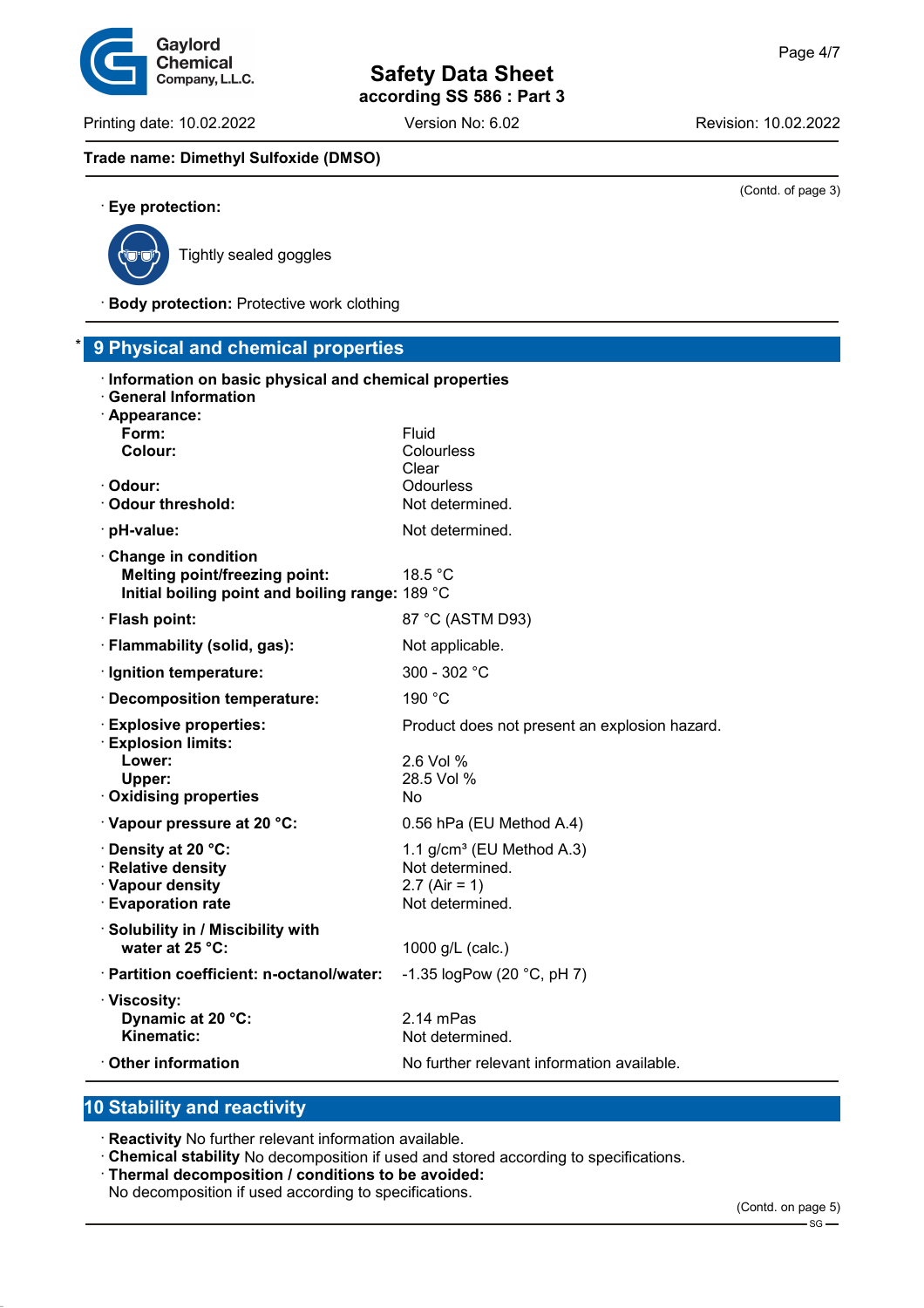Printing date: 10.02.2022 Version No: 6.02 Revision: 10.02.2022

#### **Trade name: Dimethyl Sulfoxide (DMSO)**

(Contd. of page 4)

- To avoid thermal decomposition do not overheat.
- · **Possibility of hazardous reactions** No dangerous reactions known.
- · **Conditions to avoid** Keep away from heat and direct sunlight.
- · **Incompatible materials:** Strong oxidizing agents
- **Perchlorates**
- · **Hazardous decomposition products:** No dangerous decomposition products known.

## **11 Toxicological information**

· **Information on toxicological effects**

**Acute toxicity** Based on available data, the classification criteria are not met.

| <b>LD/LC50 values relevant for classification:</b> |  |
|----------------------------------------------------|--|
|----------------------------------------------------|--|

| Oral | LD50 28300 mg/kg (Rat) (OECD Guideline 401)                                          |
|------|--------------------------------------------------------------------------------------|
|      | Dermal $ LD50 $ 40000 mg/kg (Rat)                                                    |
|      | Inhalative   LC0   > 5.33 mg/L (Rat) (OECD Guideline 403, inhalation: vapour)<br>4 h |
|      |                                                                                      |

- · **Primary irritant effect:**
- **Skin corrosion/irritation**
- No irritant effect.

Based on available data, the classification criteria are not met.

- · **Serious eye damage/irritation**
- No irritant effect.

Based on available data, the classification criteria are not met.

- · **Respiratory or skin sensitisation** Based on available data, the classification criteria are not met.
- · **Additional toxicological information:** When used and handled according to specifications, the product does not have any harmful effects to our experience and the information provided to us.
- The substance is not subject to classification according to the latest version of the EU lists.
- · **CMR effects (carcinogenity, mutagenicity and toxicity for reproduction)**
- Ames and/or Micronucleus Test: negative
- · **Germ cell mutagenicity** Based on available data, the classification criteria are not met.
- · **Carcinogenicity** Based on available data, the classification criteria are not met.
- · **Reproductive toxicity** Based on available data, the classification criteria are not met.
- · **STOT-single exposure** Based on available data, the classification criteria are not met.
- · **STOT-repeated exposure** Based on available data, the classification criteria are not met.
- · **Aspiration hazard** Based on available data, the classification criteria are not met.

## **12 Ecological information**

#### · **Toxicity**

| · Aquatic toxicity: |                                                                                                           |
|---------------------|-----------------------------------------------------------------------------------------------------------|
|                     | LC50 (96h) (static) > 25000 mg/L (Fish) (OECD Guideline 203, Danio rerio)                                 |
|                     | nominal                                                                                                   |
|                     | EC50 (48h) (static)   24600 mg/L (Daphnia) (OECD Guideline 202, Daphnia magna)                            |
|                     | EC50 (0,5h) (static)   10 - 100 mg/L (Bacteria) (ISO 8192, activated sludge)                              |
|                     | EC50 (72h) (static)   17000 mg/L (Algae) (OECD Guideline 201, Pseudokirchneriella subcapitata)<br>nominal |

#### · **Persistence and degradability**

Not readily biodegradable

31 % (28 d, OECD Guideline 301D)

(Contd. on page 6)  $-$  SG  $-$ 

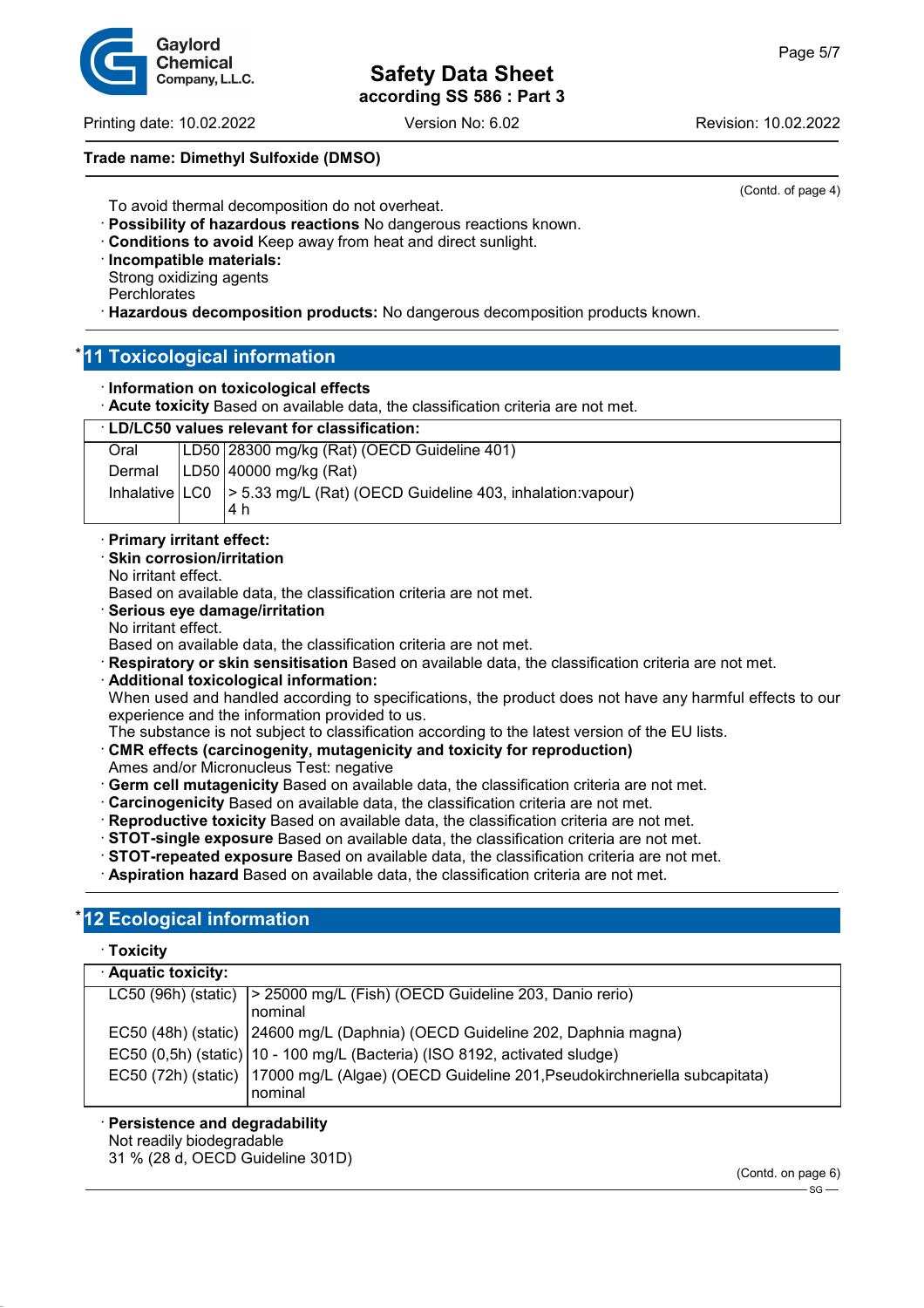Printing date: 10.02.2022 Version No: 6.02 Revision: 10.02.2022

(Contd. of page 5)

### **Trade name: Dimethyl Sulfoxide (DMSO)**

· **Behaviour in environmental systems:**

#### · **Bioaccumulative potential**

Due to the distribution coefficient n-octanol/water an accumulation in organisms is not expected. 3.16 BCF (QSAR)

- · **Mobility in soil** 0.64 log Koc (QSAR)
- · **Other adverse effects** No further relevant information available.

### **13 Disposal considerations**

- · **Waste treatment methods**
- · **Recommendation:** Must be specially treated adhering to official regulations.
- · **Uncleaned packaging**
- · **Recommendation:** Disposal must be made according to official regulations.
- · **Recommended cleansing agents:** Water, if necessary together with cleansing agents.

## **14 Transport information**

| $\cdot$ UN-Number<br>· ADR/RID/ADN, IMDG, IATA<br>$\cdot$ UN proper shipping name | Void                                                         |  |
|-----------------------------------------------------------------------------------|--------------------------------------------------------------|--|
| · ADR/RID/ADN, IMDG, IATA<br>· Transport hazard class(es)                         | Void                                                         |  |
| · ADR/RID/ADN, IMDG, IATA<br>· Class<br>· Packing group                           | Void                                                         |  |
| · ADR/RID/ADN, IMDG, IATA<br>· Environmental hazards:                             | Void                                                         |  |
| · Marine pollutant:                                                               | No.                                                          |  |
| · Special precautions for user                                                    | Not applicable.                                              |  |
| Transport in bulk according to Annex II of                                        |                                                              |  |
| <b>MARPOL73/78 and the IBC Code:</b>                                              | Not applicable.                                              |  |
| · Transport/Additional information:<br>· UN "Model Regulation":                   | Not dangerous according to the above specifications.<br>Void |  |

## **15 Regulatory information**

· **Safety, health and environmental regulations/legislation specific for the substance or mixture**

- · **Directive 2012/18/EU**
- · **Named dangerous substances ANNEX I** Substance is not listed.

· **Chemical Inventories:** Australia - AICS Canada - DSL EU - EINECS China - IECSC Japan - ENCS New Zealand - NZIoC Korea - ECL USA - TSCA Philippines - PICCS

Gavlord **Chemical** Company, L.L.C.